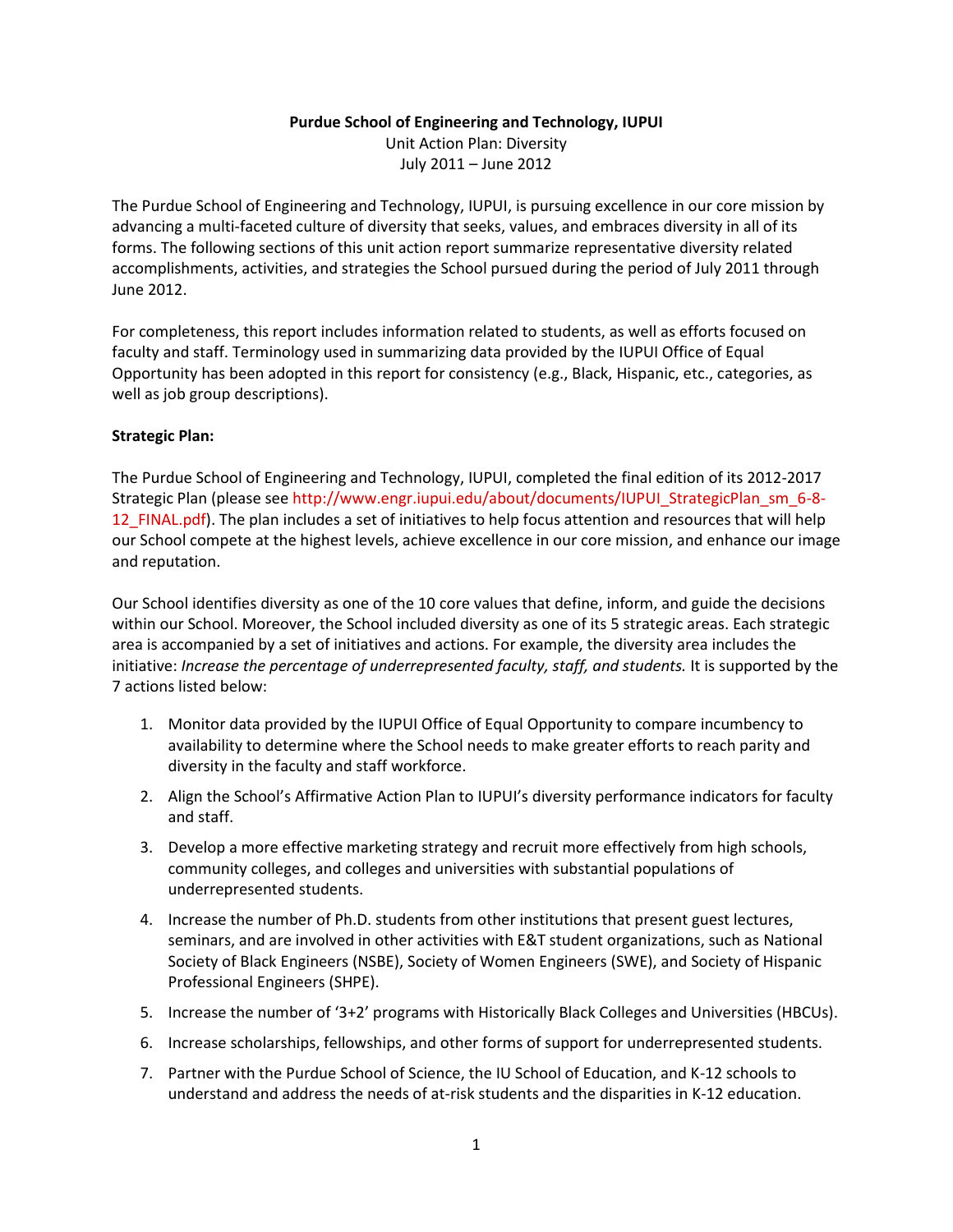### **Faculty and Staff:**

### Tenured/Tenure Track Faculty:

The School made offers to 3 new tenure-track faculty members for the 2011-2012 academic year. Each of these offers was accepted and Drs. Huidan (Whitney) Hu, Jing Zhang, and Andres Tovar all started on August 1, 2011. Upon appointment, Dr. Hu was the only female tenure-track faculty member in Mechanical Engineering. Upon appointment, Dr. Tovar was the only Hispanic/Latino tenure-track faculty member in Mechanical Engineering.

The School made an offer to Dr. Euzeli dos Santos and he accepted during the 2011-2012 academic year. He will be appointed on July 1, 2012 as a tenure-track faculty member in Electrical and Computer Engineering. Dr. dos Santos will be the only Hispanic/Latino tenure-track faculty member in Electrical and Computer Engineering.

In summary, 3 out of the last 4 tenure-track faculty members hired in our School have been members of traditionally underrepresented groups in engineering. All 4 hires have been faculty members belonging to either female and/or minority groups as defined by the campus.

Providing a nurturing environment and professional development opportunities for these underrepresented faculty members to succeed is of the upmost importance to the School.

Although significant progress has been made toward unmet goals in this job category, increasing hires of tenure-track faculty members from the Black and Hispanic groups remains an unmet goal.

### Clinical and Full-Time Non-Tenure-Track Faculty, Including Lecturers:

The School hired 7 non-tenure-track faculty members on or after August 1, 2011. The Asian category was below the 80% metric in the annual incumbency vs. availability detail in this job group. However, this finding is of not of particular concern at this point as the Asian job group is well represented in the tenured/tenure-track job group.

## Other Academic (Visiting Faculty and Part-time Faculty):

Three visiting faculty members have been hired since August 1, 2011. In particular, 2 of the 3 hires were female. Please note that visiting research positions, including post-doctoral assistants, in which the hire was made by the Principal Investigator of the externally funded grants or contracts, have not been included in this report.

Most noteworthy, Dr. Thomas Anthony, who is a member of the Black group, has accepted our offer to be appointed as a visiting assistant professor in the Department of Engineering Technology with a plan in place to transition this faculty line into a possible tenure-track appointment given some likely upcoming retirements. Dr. Anthony has been encouraged to publish results from his doctoral dissertation during his visiting appointment as it will strengthen his case for a tenure-track position and also increase the probability of a successful tenure-track probationary period.

The School continues to rely on a large number of part-time instructors (approximately 125). Increasing the number of Hispanic instructors remains an unmet goal in this job category.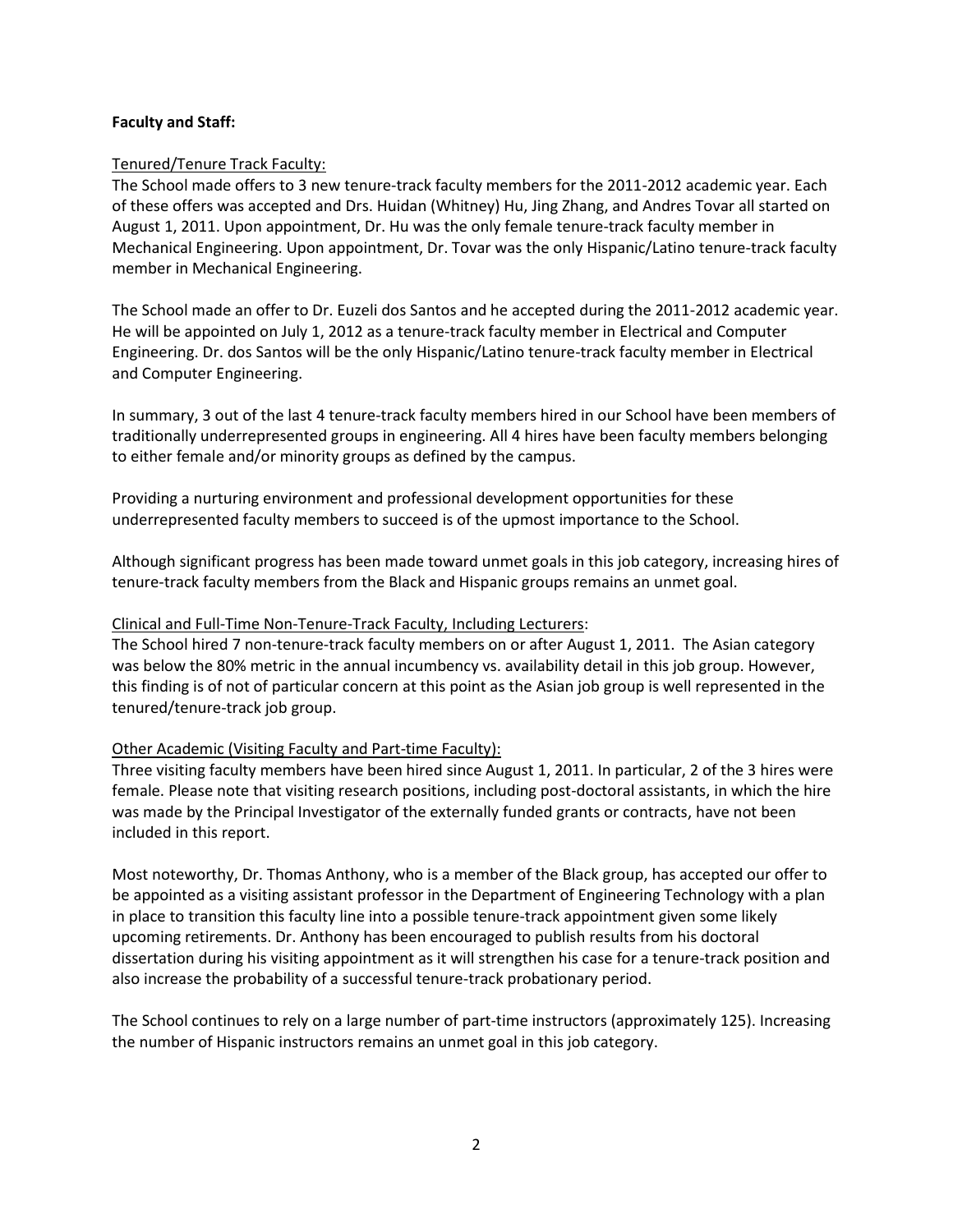#### Executive Management

There are no unmet goals reported in the latest version of the *Incumbency versus Estimated Availability*  report. Dr. Wanda Worley was appointed as the interim Associate Dean for Academic Affairs and Undergraduate Programs for the fall semester of 2011. She acted on behalf of Dr. Stephen Hundley, who was on sabbatical leave.

The School will implement a reorganization plan of some of its technology programs effective July 1, 2012. As part of this plan, Dr. Wanda Worley will be appointed interim Associate Dean for Academic Affairs and Undergraduate Programs from July 1, 2012 through June 30, 2013. The School plans an internal search and screen to fill this position during the 2012-2013 academic year.

Providing executive management experience and opportunities for underrepresented groups, particularly females, Blacks, and Hispanics, remains a high priority for the School in this job category.

#### Professional Staff (PA):

Several professional staff were hired since August 1, 2011. The School is well represented in both the female and Asian groups. An unmet goal remains with respect to the Black group in this job category.

#### Clerical Staff (CL):

There are no unmet goals in this job group.

#### Technical Staff (TE and RS):

No technical staff positions are unfilled at this time. There remains an unmet goal in the female group in this job category.

The School remains committed to providing professional development opportunities for all of its employees, with an extra effort to ensure female and minority faculty and staff have opportunities for professional development. For example, starting on July 1, 2012, the School has set aside approximately \$10,000 in its base budget to support professional development for staff. Proposals will be reviewed for support from this pool. Proposals that include training to enhance understanding of and appreciation for diversity will be highly valued. This base budget support is in addition to opportunities for professional development offered within the School through the various engineering and technology departments.

#### **Students:**

## Pre-College Activities

The School continues to host underrepresented high school and middle school students during summer camps that explore engineering and technology careers. MEAP (Minority Engineering Advancement Program) has 3 week-long camps each summer. POWER (Preparing Outstanding Women for Engineering Roles) is a week-long, residential summer camp exclusively for high school girls. POWER is the only residential-based summer camp on the IUPUI campus. POWER camp began in 2006 and attracts many participants from outside of Indiana, including Puerto Rico. During the 2011 POWER camp, a pre- and post-assessment was taken by all the participants. Two example positively worded statements showed a significant change in the desired direction: "I know what types of classes to take in high school if I want to have a career in engineering" and "Careers in engineering are exciting."